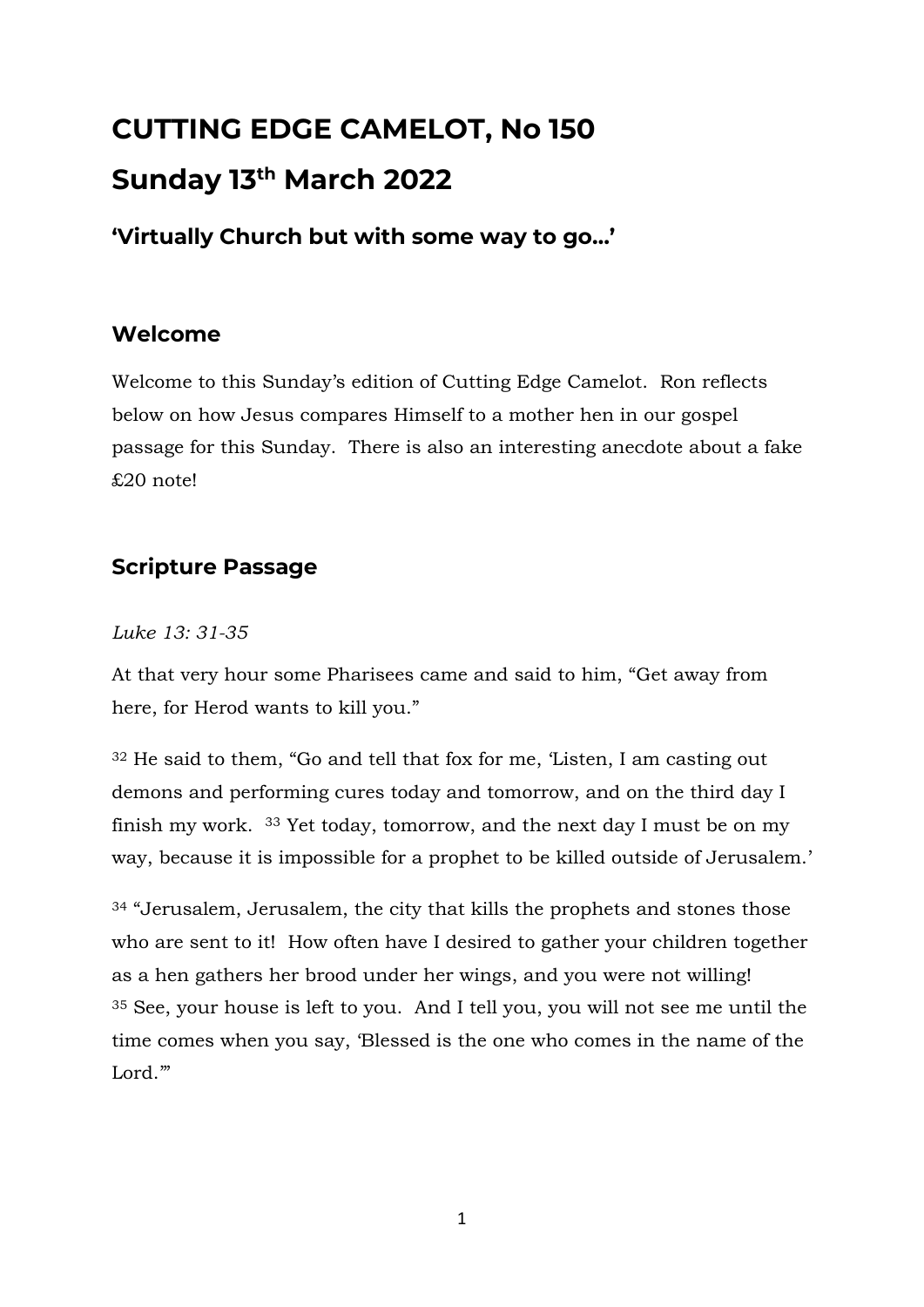### **Reflection**

One of those books people get forced to read at school, but I really enjoyed, is Homer's *Iliad -* the story of the great war the Greeks fought against Troy. Because I could read it in English it was alright. Among all these great warriors is Aias, who has a great shield - Homer says it's like a tower, and a cousin, Teucer, who is an archer. And Homer spends well over a page saying how a mother hen hides her chicks under her wing, and they come out to feed and peck around, and then they go back under the hen's wing. He really builds up this picture of farmyard life, and just when you think he's lost the plot altogether, he says, *that's* how Teucer would pop out from behind his cousin's shield, shoot off an arrow at the Trojans, and then pop back again. Which raises the question, would the mighty Aias, with his huge, oiled muscles, mind being compared with a mother hen? Jesus didn't mind at all - in fact he used the image himself.

Jerusalem is still a controversial place. It is the holiest city for the Jews, because this was where the temple was. Even before that, King David evacuated the city rather than fight for it, because he didn't want it damaged in a battle. It annoys the Jews today that two great mosques stand on the temple mount. Both Jews and Muslims claim that this is the hill where God stopped Abraham sacrificing Isaac, and Muslims say it is where Mohammed, peace be upon him, mounted to heaven on a horse. For Christians, the city is the scene of Jesus' suffering, death and resurrection. Other sites connected with Jesus in the Holy Land might be based on no more than tradition and guesswork, but Jerusalem is the real deal.

And for Jesus himself, Jewish through and through, Jerusalem was the centre of his people's faith. The temple was a special place, even if other people didn't see how special it was*.* Jerusalem was meant to be the model city for the kingdom of heaven. In his Revelation, John saw the New Jerusalem, the perfect city, coming from heaven as a gift from God. St Paul tells us we're citizens of heaven - citizens, as in city. If heaven is envisaged

2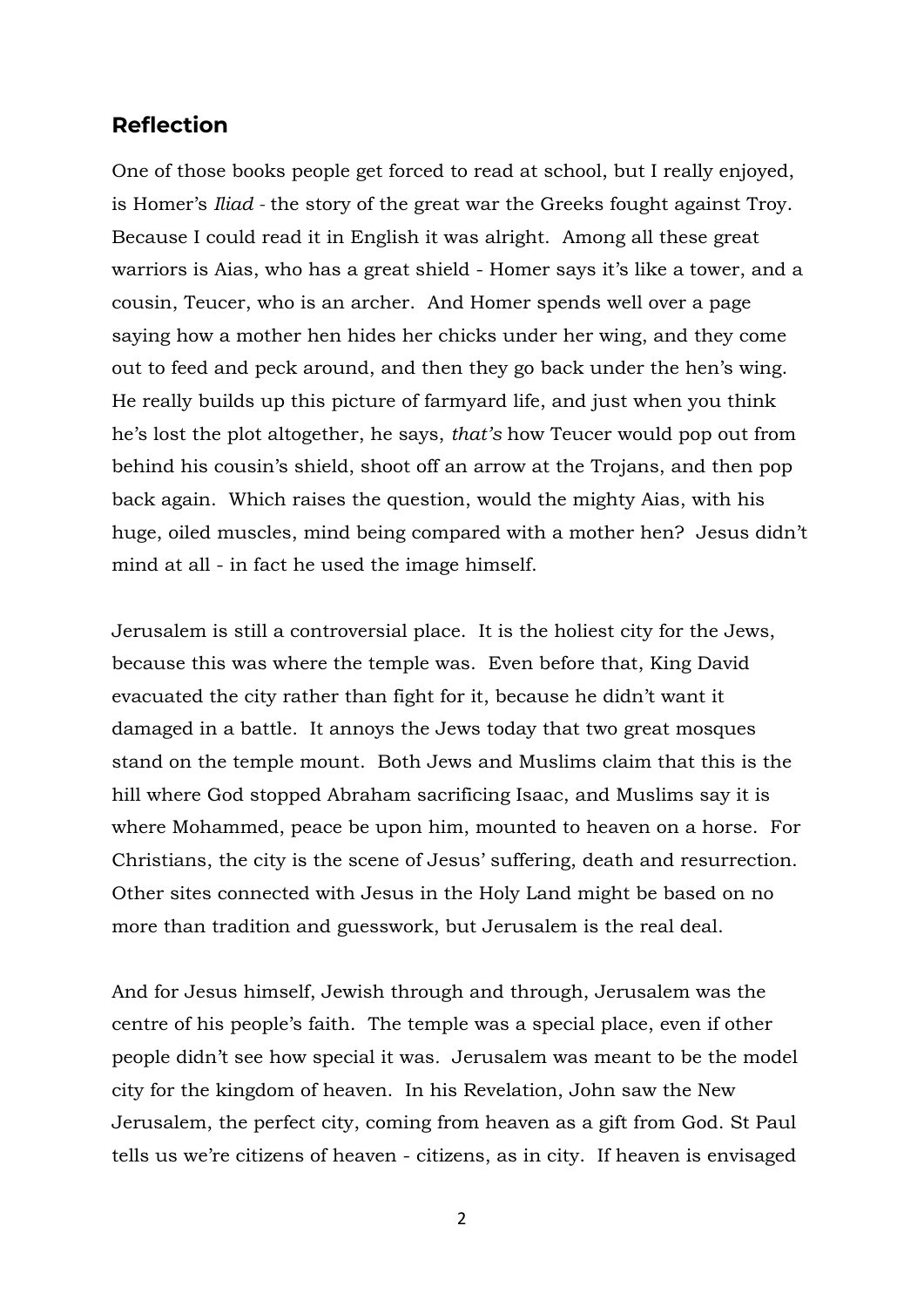not as a wilderness, and not as the Garden of Eden re-made, but as a city, the New Jerusalem, what a pity, thinks Jesus, the original Jerusalem isn't a better model. He isn't angry with it, but disappointed.

Some well-meaning Pharisees, good people who really didn't want to see Jesus come to harm warned him that Herod Antipas was out to get him. Jesus dismissed him with a snort - *that fox!* Interesting he should use that word. What do mother hens do? They try to protect their chicks from foxes. The king was as unpopular as the Romans, who had put him in power. There were all sorts of rebel movements bubbling up, but Jesus was offering to deliver the people from the clampdown that would surely follow any uprising, by showing them a more spiritual meaning of the words, *the kingdom of God.* But the people were only interested in the power of politics, and rejected Jesus when he wouldn't give it to them. Jesus knew that his final appeal would be made in the capital city, Jerusalem, and that if it failed, it would cost him his life. So carrying on with the same set of metaphors, he cried out,

 *Jerusalem! The city that kills the prophets and stones those who are sent to it! How often have I wanted to gather your children together, like a hen gathers her brood under her wings, but you weren't willing!*

He didn't say, *how often has God my Father wanted to gather you…*And there's no history of Jesus the man offering the people of Jerusalem his protection. So this saying implies Jesus' oneness with the God who gets described in the psalms as hiding us under the shadow of his wings; and he described the danger of destruction facing the people of the city he loved. He didn't need any supernatural power to do this. All he needed was the detachment to be able to look at the current situation and realise that if there was an uprising against the Romans, centred on Jerusalem, then the Romans would flatten the city. They didn't do proportional response. And in 70AD, it happened, just as Jesus said.

3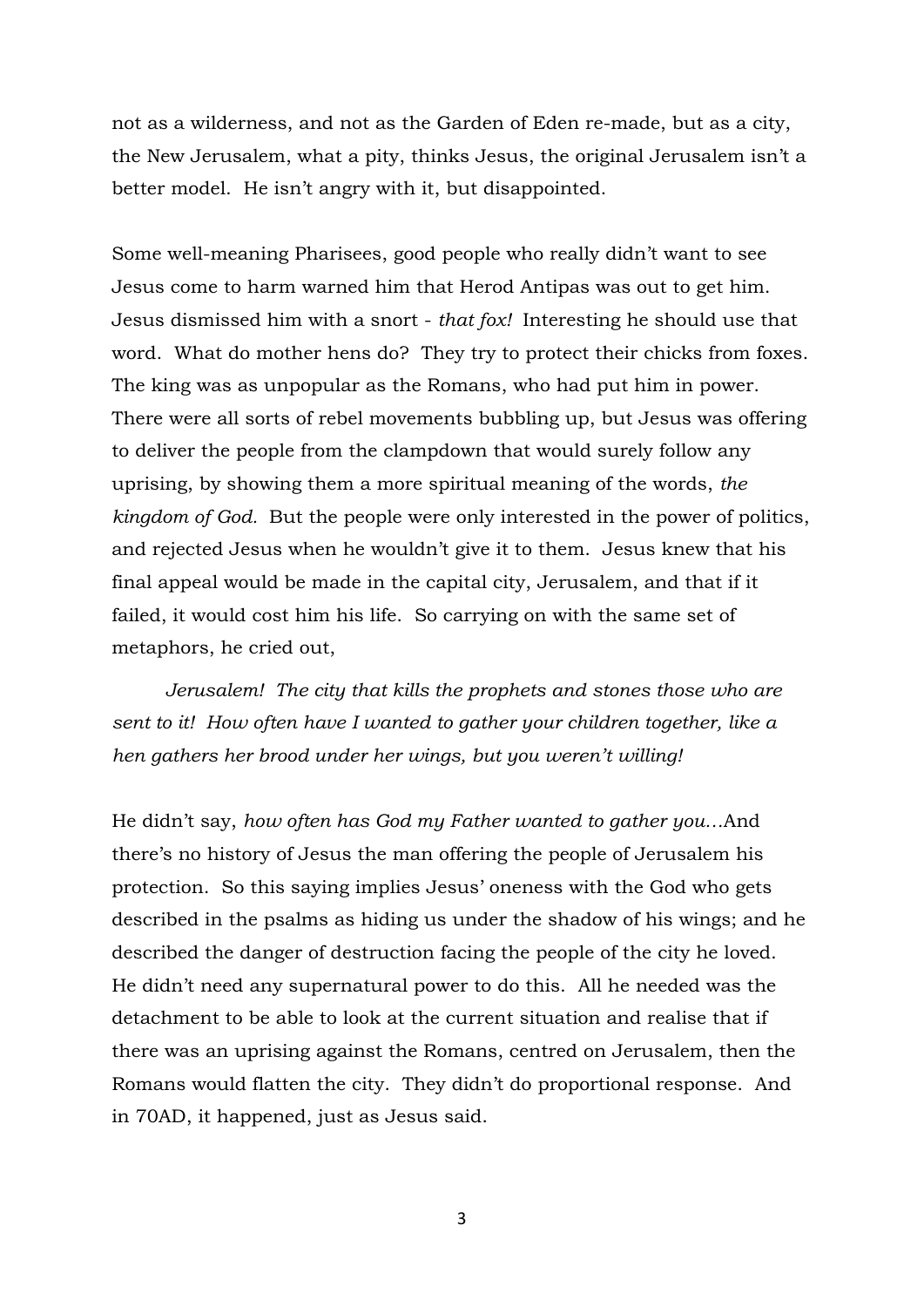We're in danger, too. Every day we call out to God, *deliver us from evil.* I suppose the evil we ask to be delivered from is different from what faced the people of Jerusalem. We're not in danger of being killed. Christians all over the world have to pray to be spared dreadful things we don't run the risk of. You only have to watch the news to see how comfortable our lives are.

But we're still in danger of losing our faith, and not trusting God is the worst thing that can happen. Really, it's all God asks of us is to trust him. Killing is wrong - trust him. Covetousness makes you a bitter, dissatisfied person trust him. Your sins are forgiven - trust him. But if we suffer prolonged pain, for example, that could tempt us into believing God doesn't care for us. If we don't achieve what we hoped we might, or we feel we've lost our selfrespect, because our personal economies collapse, or we have problems with our families, any of these might frighten us into turning away from God and looking for a more human deliverance. If we ever get to thinking we, or anybody else knows better than God, we're losing our faith. Or we've tried calling out to God, and he sometimes seems to have ignored us. So the next time, we don't even bother to pray.

But like the people of Jerusalem in the first century, we've often been looking for a material answer to our prayers; but Jesus points us to find deliverance in the spiritual strength that God gives us to cope with our problems. Sometimes we have to fail in order to triumph over compromise. I need to sort that out. Sometimes, doing the right thing would cost us. So we compromise, and avoid the immediate difficulty, and say we've won. But we haven't. There are times when we have to do the right thing and lose, rather than do the wrong thing. I was in Homebase on Thursday, and there was a chap in front of me who had tried to pass a counterfeit £20 note. It wasn't his fault - he'd been given it in another shop. I couldn't have told the difference, but the check out girl had a magic pen that showed it up. So he paid with another one. Now what does he do? If he keeps it as a souvenir, or hands it in to the police, he's £20 down. But he's in the right. If he spends it in another shop, he's got his money, but he knows he's in the

4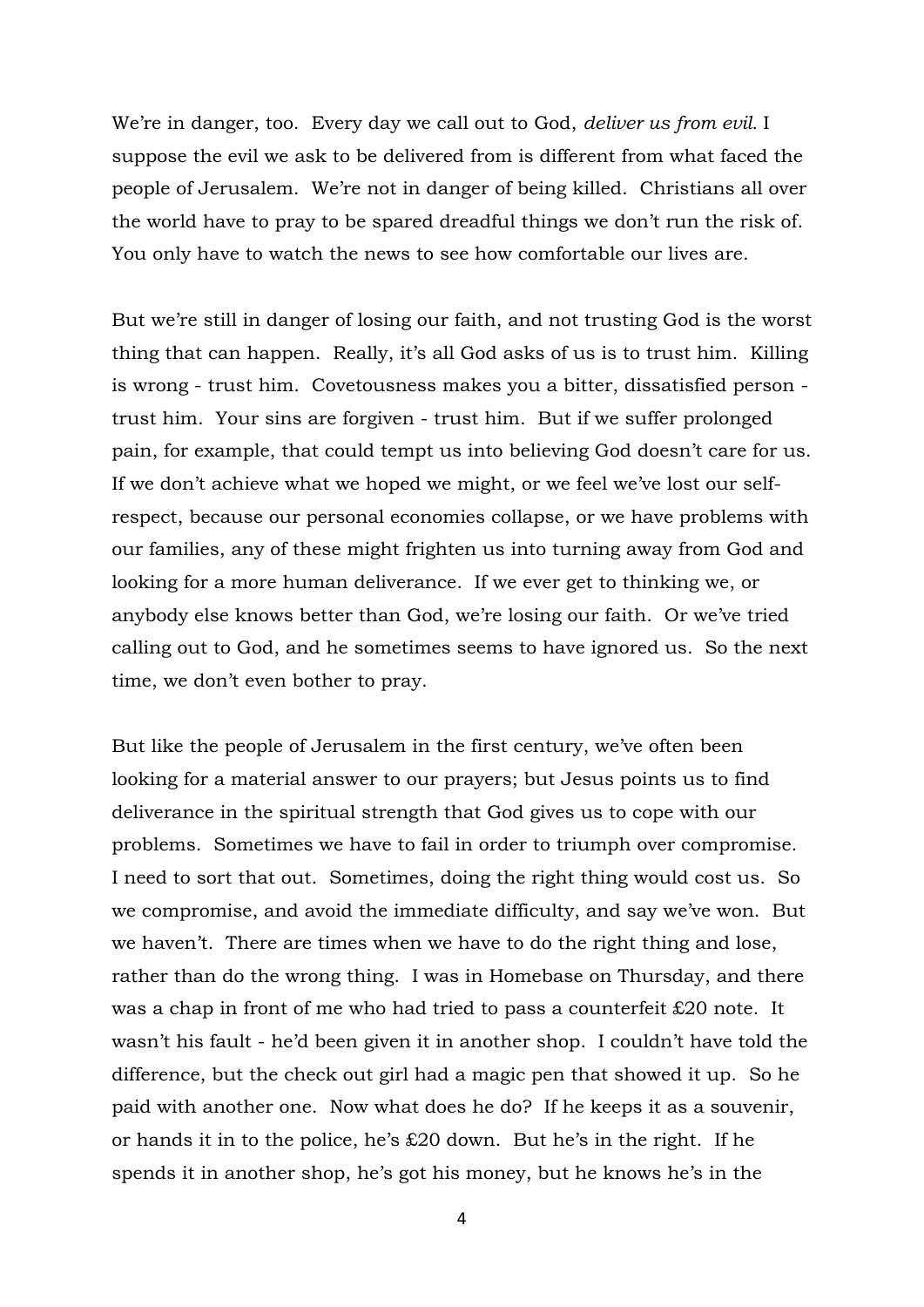wrong. Sometimes, we have to lose to win. And eventually, we'll all lose our life, but trust God, we'll have a better one, a more real one. And as Jesus showed us, sometimes death is the supreme victory, which crowns a life of sacrificing ourselves for those we love.

Jesus will deliver us, not *from* death, but *through* death by gathering us under the shadow of his wings, even at the cost of his own life. But this is only possible if we're willing to take shelter, and that means conforming our lives to his example. Jesus offers; we have to trust him, and accept. Jesus cried out, *how often have I wanted to gather you under my wings and save you, and you weren't willing!* Are we willing, now, this Lent, to live less selfish lives, accepting the deliverance from solitary fear that he offers?

*Ron*

#### **Points for Prayers**

- Accepting Jesus' deliverance from solitary fear so that we lead less selfish lives
- The conflict between Russia and the Ukraine and the efforts to help Ukrainian refugees
- New rise in covid cases and continued thanks giving for the care, skill and courage of all healthcare workers
- Those whom we know who are facing illnesses of all kinds and have recently been bereaved
- Bishop Ruth and the rest of the Diocesan staff as they take on additional responsibility in this vacancy in See
- For the choice of a new Bishop, someone who shares God's heart for this Diocese
- For Elliscombe House in Higher Holton now reopened and for its first residents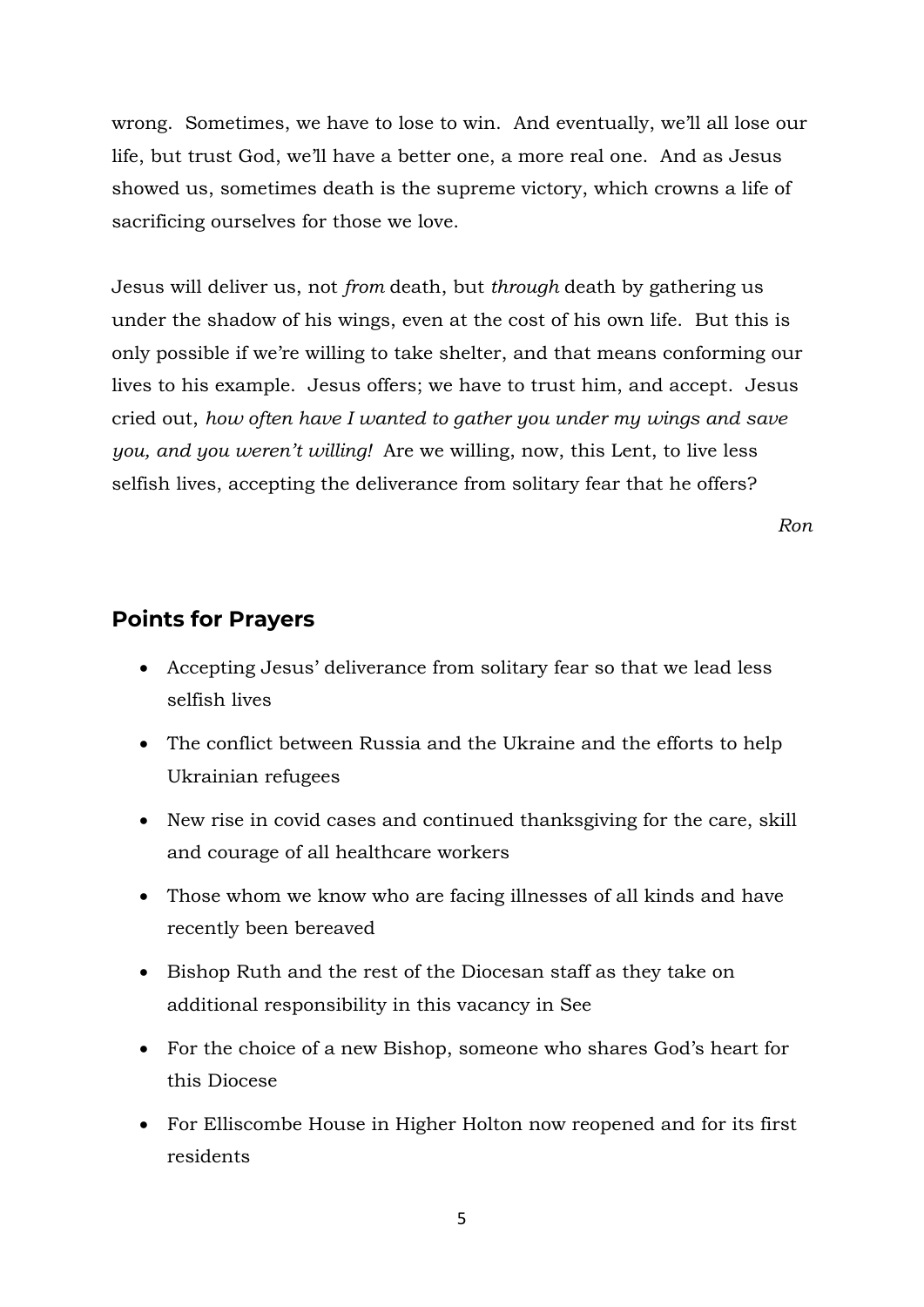- For North Cadbury Church School and other local schools
- Prayers and thanksgiving for contributions to the foodbanks and for those helping to take these to the foodbanks.

## **Hymn**

One suggested hymn for today is 'All my hope on God is founded.'

# **Services for March**

| Sunday 13th March             | 9.30 am Communion, North Cheriton       |
|-------------------------------|-----------------------------------------|
| Sunday 13th March             | 9.30 am Communion, Galhampton           |
| Sunday 13th March             | 9.30 am Matins, Blackford               |
| Sunday 13 <sup>th</sup> March | 11.00 am Sunday Worship, Holton         |
| Sunday 20 <sup>th</sup> March | 9.30 am Communion, Compton Pauncefoot   |
| Sunday 20 <sup>th</sup> March | 11.00 am Communion, Maperton            |
| Sunday 20 <sup>th</sup> March | 11.00 am Sunday Worship, North Cadbury  |
| Sunday 20 <sup>th</sup> March | 4.00 pm Evensong, Yarlington            |
| Sunday 27 <sup>th</sup> March | 8.00 am Communion, Blackford            |
| Sunday 27 <sup>th</sup> March | 9.30 am Communion, South Cadbury        |
| Sunday 27th March             | 9.30 am Matins, Compton Pauncefoot      |
| Sunday 27 <sup>th</sup> March | 9.30 am Morning Worship, North Cheriton |
| Sunday 27th March             | 11.00 am Communion, North Cadbury       |
| Sunday 27th March             | 11.00 am Communion, Holton              |
| Sunday 27 <sup>th</sup> March | 11.00 am Sunday Worship, Yarlington     |
| Sunday 27th March             | 6.30 pm Evening Service, Galhampton     |